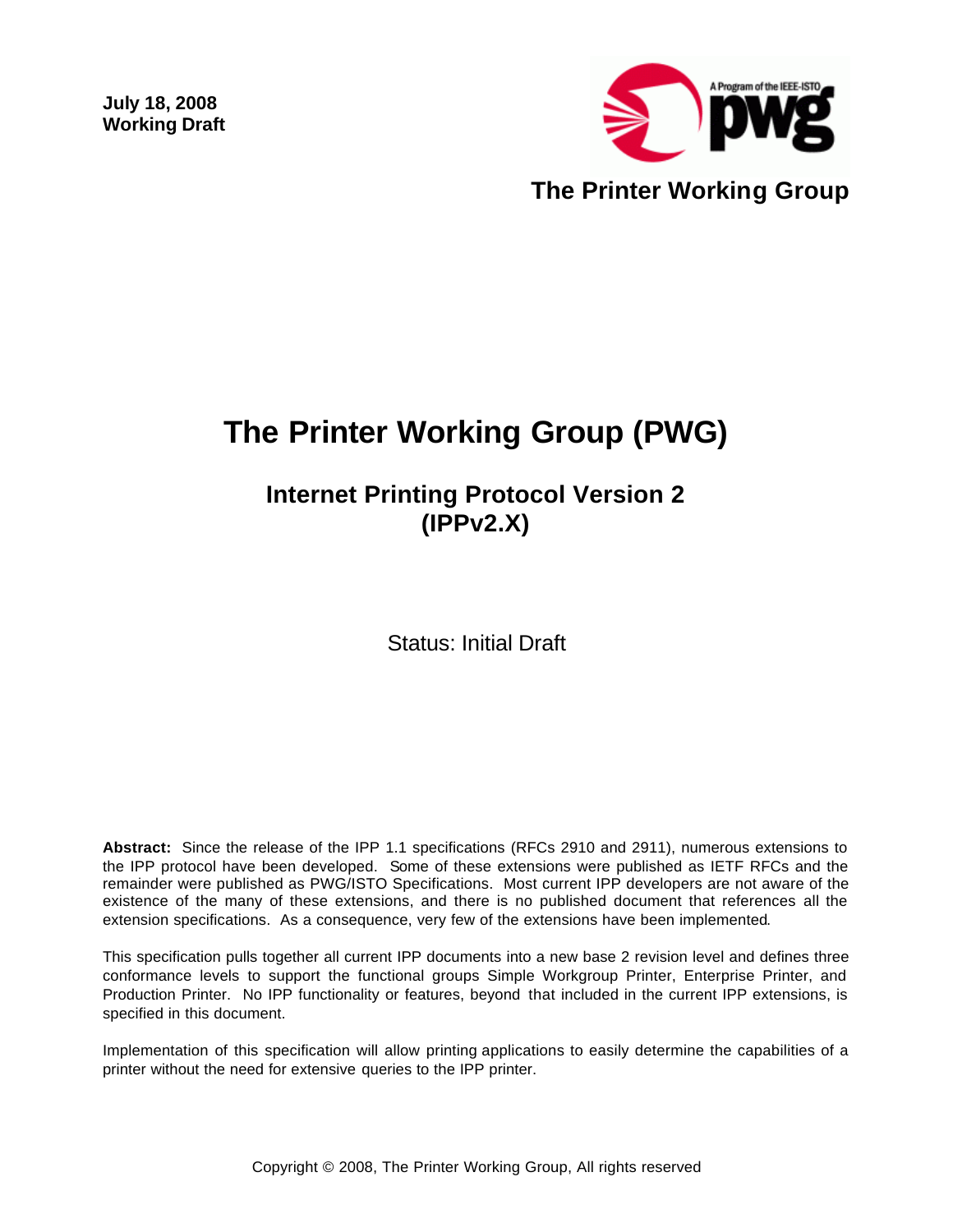### **Copyright (C) 2008, The Printer Working Group. All rights reserved.**

This document may be copied and furnished to others, and derivative works that comment on, or otherwise explain it or assist in its implementation may be prepared, copied, published and distributed, in whole or in part, without restriction of any kind, provided that the above copyright notice, this paragraph and the title of the Document as referenced below are included on all such copies and derivative works. However, this document itself may not be modified in any way, such as by removing the copyright notice or references to the IEEE-ISTO and the Printer Working Group, a program of the IEEE-ISTO.

Title: Internet Printing Protocol, Version 2

The IEEE-ISTO and the Printer Working Group DISCLAIM ANY AND ALL WARRANTIES, WHETHER EXPRESS OR IMPLIED INCLUDING (WITHOUT LIMITATION) ANY IMPLIED WARRANTIES OF MERCHANTABILITY OR FITNESS FOR A PARTICULAR PURPOSE.

The Printer Working Group, a program of the IEEE-ISTO, reserves the right to make changes to the document without further notice. The document may be updated, replaced or made obsolete by other documents at any time.

The IEEE-ISTO takes no position regarding the validity or scope of any intellectual property or other rights that might be claimed to pertain to the implementation or use of the technology described in this document or the extent to which any license under such rights might or might not be available; neither does it represent that it has made any effort to identify any such rights.

The IEEE-ISTO invites any interested party to bring to its attention any copyrights, patents, or patent applications, or other proprietary rights which may cover technology that may be required to implement the contents of this document. The IEEE-ISTO and its programs shall not be responsible for identifying patents for which a license may be required by a document and/or IEEE-ISTO Industry Group Standard or for conducting inquiries into the legal validity or scope of those patents that are brought to its attention. Inquiries may be submitted to the IEEE-ISTO by e-mail at:

ieee-isto@ieee.org.

The Printer Working Group acknowledges that the IEEE-ISTO (acting itself or through its designees) is, and shall at all times, be the sole entity that may authorize the use of certification marks, trademarks, or other special designations to indicate compliance with these materials.

Use of this document is wholly voluntary. The existence of this document does not imply that there are no other ways to produce, test, measure, purchase, market, or provide other goods and services related to its scope.

This document is available electronically at:

ftp://ftp.pwg.org/pub/pwg/ipp/ippv2-wd/wd-ippv2-spec10-2008-07-18.pdf .doc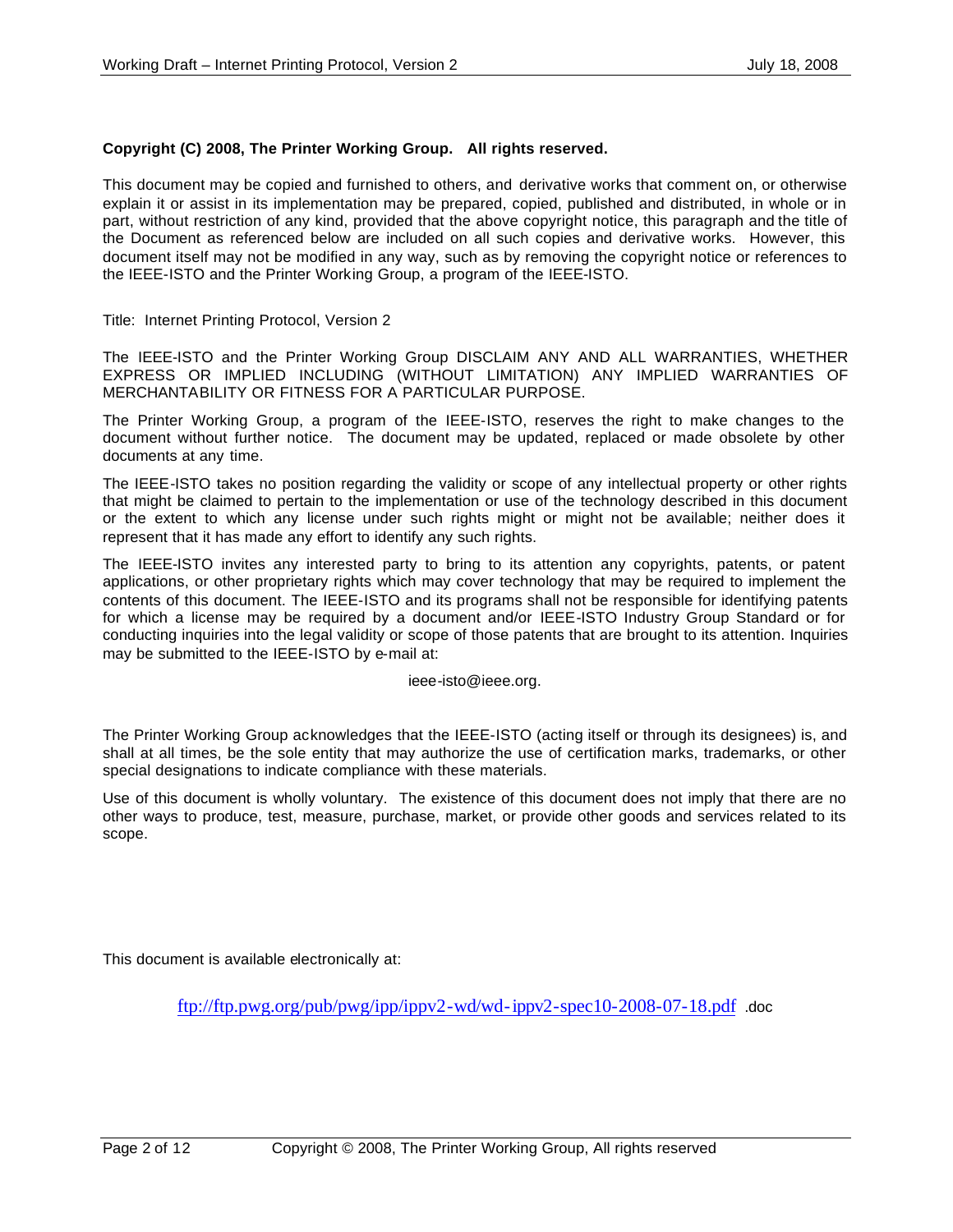### **About the IEEE-ISTO**

The IEEE-ISTO is a not-for-profit corporation offering industry groups an innovative and flexible operational forum and support services. The IEEE-ISTO provides a forum not only to develop standards, but also to facilitate activities that support the implementation and acceptance of standards in the marketplace. The organization is affiliated with the IEEE (http://www.ieee.org/) and the IEEE Standards Association (http://standards.ieee.org/).

For additional information regarding the IEEE-ISTO and its industry programs visit http://www.ieee-isto.org.

### **About the IEEE-ISTO PWG**

The Printer Working Group (or PWG) is a Program of the IEEE Industry Standards and Technology Organization (ISTO) with member organizations including printer manufacturers, print server developers, operating system providers, network operating systems providers, network connectivity vendors, and print management application developers. The group is chartered to make printers and the applications and operating systems supporting them work together better. All references to the PWG in this document implicitly mean "The Printer Working Group, a Program of the IEEE ISTO." In order to meet this objective, the PWG will document the results of their work as open standards that define print related protocols, interfaces, procedures and conventions. Printer manufacturers and vendors of printer related software will benefit from the interoperability provided by voluntary conformance to these standards.

In general, a PWG standard is a specification that is stable, well understood, and is technically competent, has multiple, independent and interoperable implementations with substantial operational experience, and enjoys significant public support.

For additional information regarding the Printer Working Group visit: http://www.pwg.org

### **Contact information:**

The Printer Working Group c/o The IEEE Industry Standards and Technology Organization 445 Hoes Lane Piscataway, NJ 08854 USA

IPP Web Page:

http://www.pwg.org/ipp/

IPP Mailing List:

ipp@pwg.org

Instructions for subscribing to the PMP mailing list can be found at the following link: http://www.pwg.org/mailhelp.html

Implementers of this specification are encouraged to join the IPP Mailing List in order to participate in any discussions of the specification. Suggested additions, changes, or clarification to this specification, should be sent to the IPP Mailing list for consideration.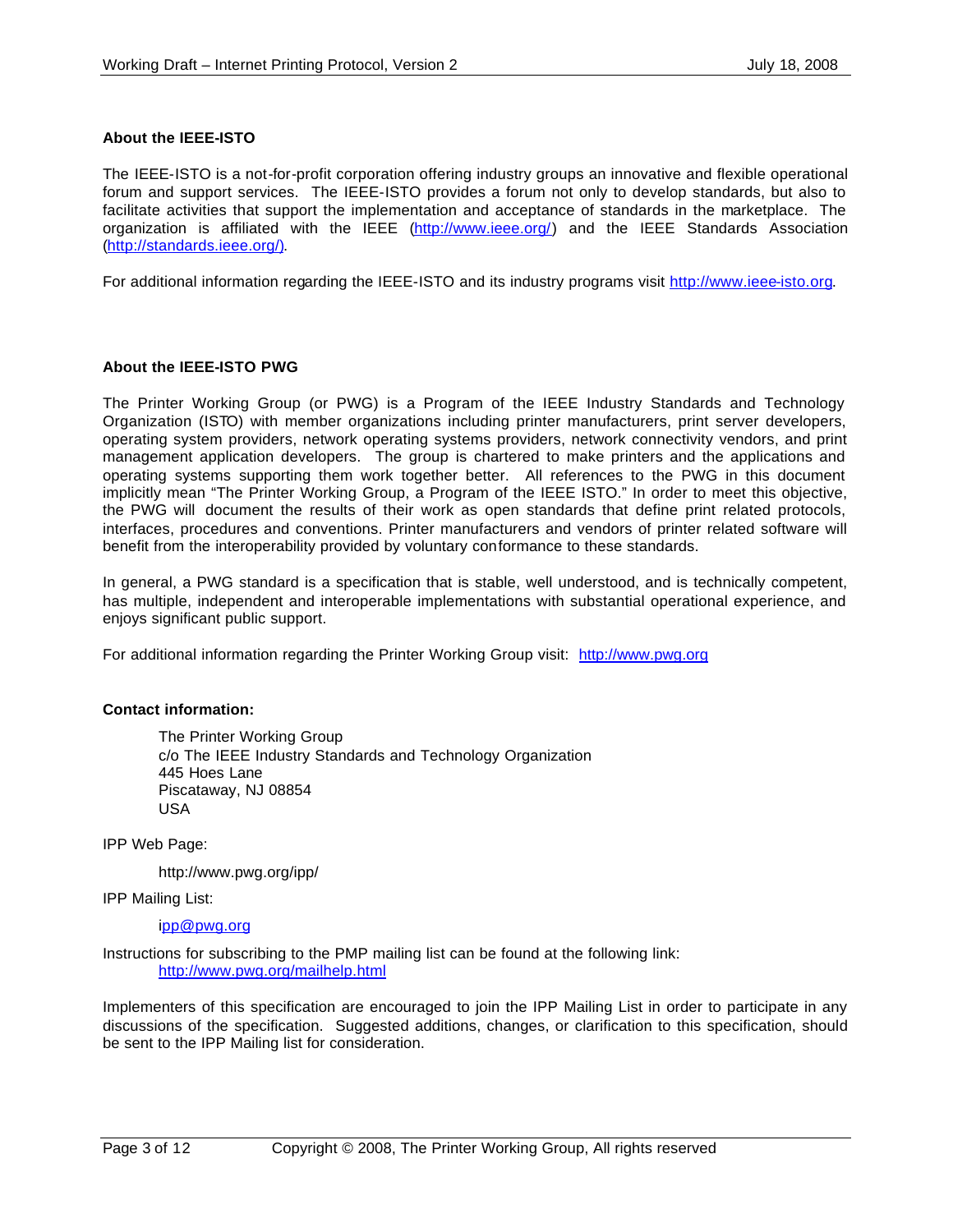## **Table of Contents**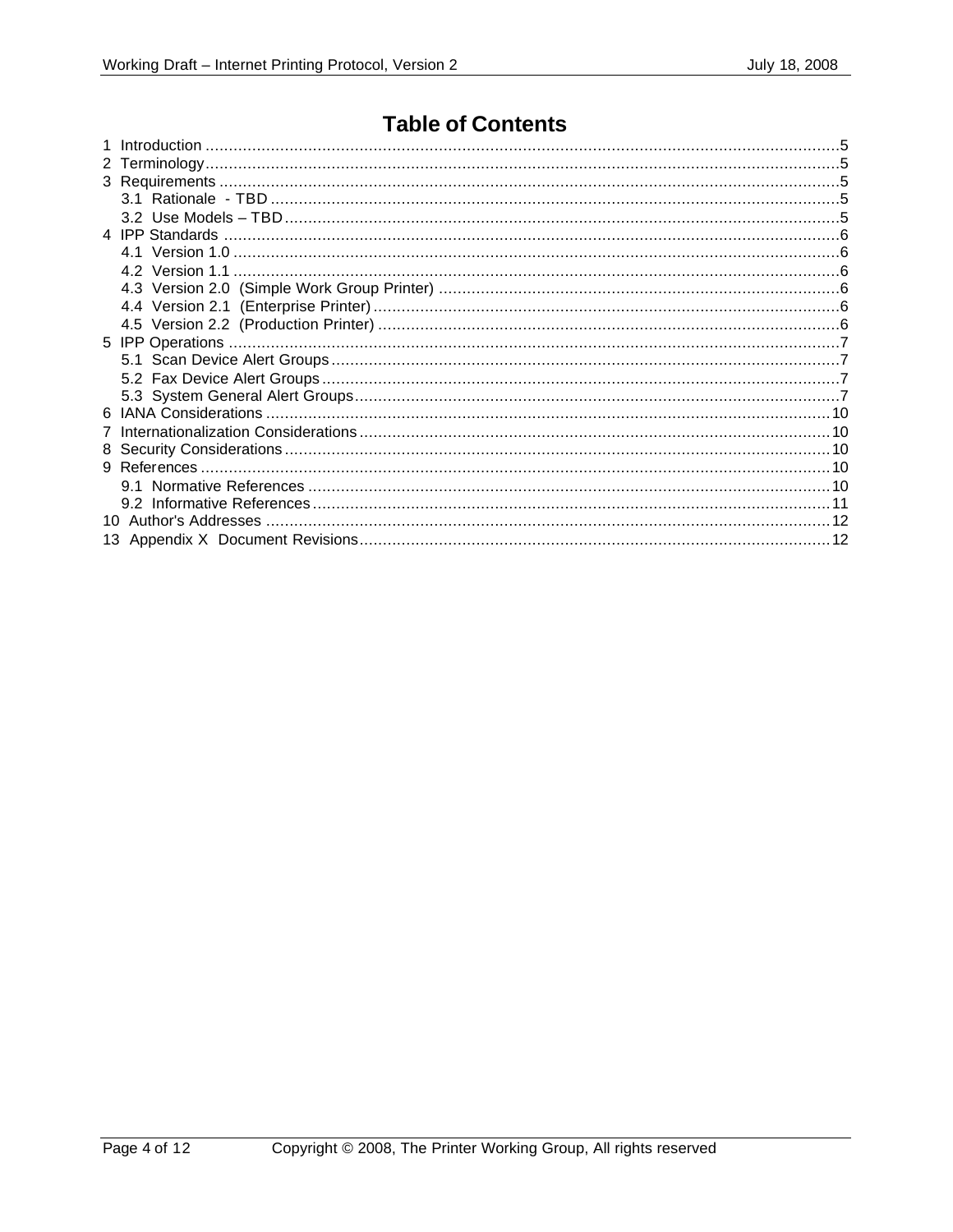## **1 Introduction**

The original IPP 1.0 protocol specifications, [RFC2565] and [RFC 2566], were published by the IETF in April 1999. The subsequent IPP 1.1 protocol specifications, [RFC2910] and [RFC2911], followed in September 2000. Since the release of IPP 1.1, an additional 15 IPP extension specifications have been published. Seven of these extension specifications were published by the IETF and the remaining eight were published as PWG/ISTO specifications.

The purpose of this document is to provide a single reference to all the existing IPP specifications and to define a new set of IPP versions to provide a simple reference to the capabilities of an IPP printer relative to the support of the printer to the IPP extension specifications. The logical method for the categorization of printer capabilities is to use the industry standard printer classifications Work Group, Enterprise, and Production Printers. The definitions of these terms, for the purpose of this document, are defined in section 2, Terminology.

## **2 Terminology**

This section defines the following terms that are used throughout this document:

Capitalized terms, such as MUST, MUST NOT, REQUIRED, SHOULD, SHOULD NOT, MAY, NEED NOT, and OPTIONAL, have special meaning relating to conformance as defined in RFC 2119 [RFC2119]. If an implementation supports an IPP version defined in this document, then these terms apply; otherwise, they do not. These terms define conformance to this document only; they do not affect conformance to other documents, unless explicitly stated otherwise.

**Work Group Printer** – This is a printer with a small number of users and is normally physically very close to the intended user group. It is typically a low speed printer with a limited feature set geared to the requirements of the group. Routine maintenance, such as loading paper and clearing paper jams, is usually performed by the current user. The configuration of the printer for special jobs, such as the need for a unique paper size or color, is also handled by the user requiring the configuration.

**Enterprise Printer** – This printer may typically support more users, have a higher speed, and have a higher duty cycle rating than a Work Group Printer, but the primary difference is in the features, location, and maintenance. An enterprise printer is normally located in a central location with most users not physically close. The user's access to the printer may be limited and maintenance is only performed by assigned personnel. Features such as paper size and type are normally fixed and not easily modified for special use. Enterprise printers tend to have more post-processing features, such as punching, folding, stapling, etc., than Work Group printers.

**Production Printer** – This printer is designed for high speed and a very high duty cycle compared to the Work Group and Enterprise printers. It is normally contained in a data center and jobs typically are centrally scheduled rather than sent ad-hoc from a group of users. This class of printer is expected to consume significantly more supplies such as paper, toner, etc, and memory capacity than the other classes.

## **3 Requirements**

- **3.1 Rationale TBD**
- **3.2 Use Models TBD**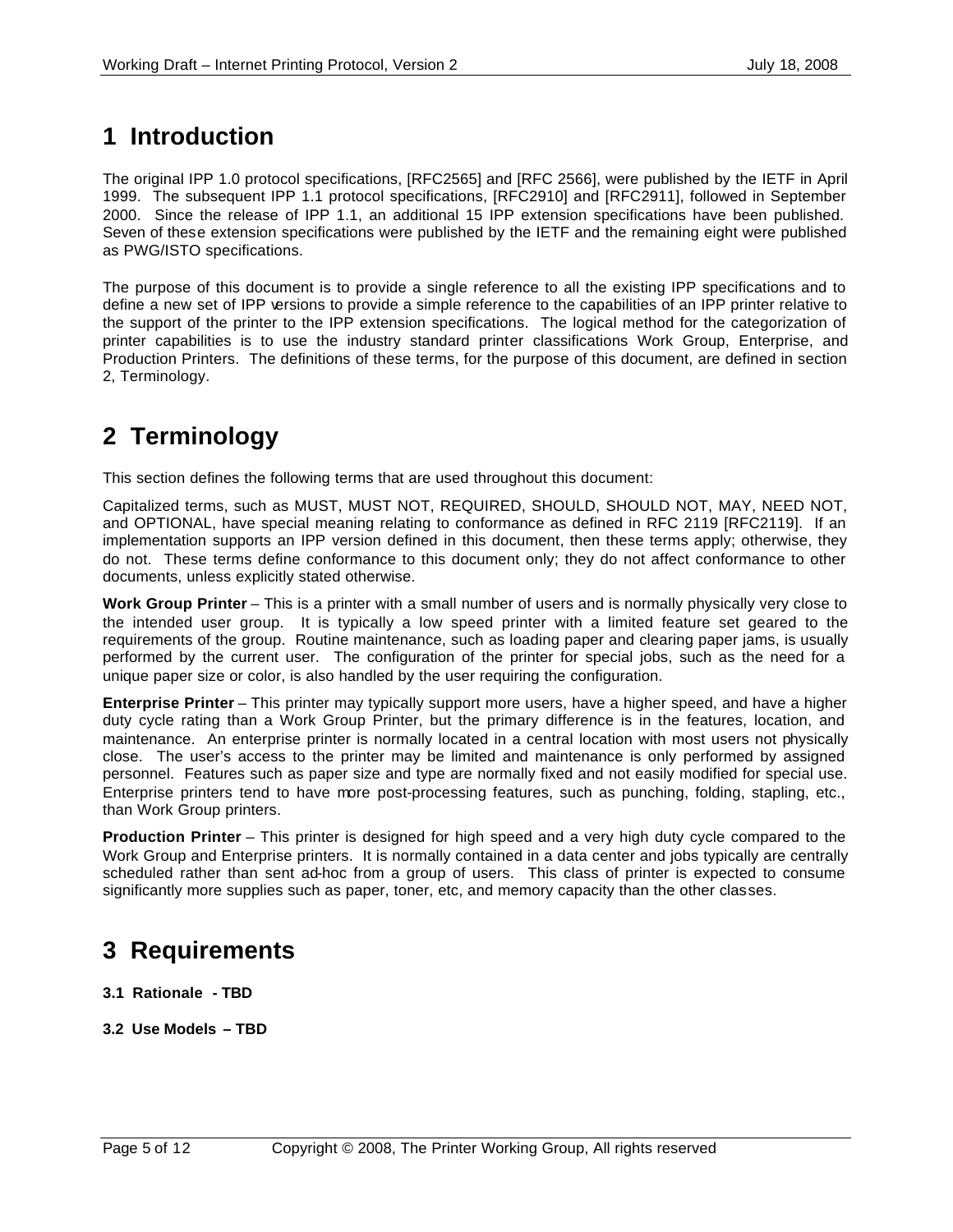## **4 IPP Standards**

This section defines the IPP standards supported at each IPP version level. Each version level must support the complete required functionality of all lower versions.

## **4.1 Version 1.0**

RFC 2565 Internet Printing Protocol/1.0: Encoding and Transport (April 1999)

RFC 2566 Internet Printing Protocol/1.0: Model and Semantics (April 1999)

## **4.2 Version 1.1**

The version 1.1 documents supersede and obsolete the IPP version 1.0 protocol specifications.

RFC 2910 Internet Printing Protocol/1.1: Encoding and Transport (September 2000)

RFC 2911 Internet Printing Protocol/1.1: Model and Semantics (September 2000)

RFC 3510 Internet Printing Protocol: IPP URL Scheme (April 2003)

## **4.3 Version 2.0 (Simple Work Group Printer)**

The Work Group printer shall support the IPP specifications defined for IPPv1.1 plus the following. PWG 5100.1 Internet Printing Protocol: "finishings" attribute values extension (February 2001) PWG 5100.2 Internet Printing Protocol: "output-bin" attribute extension (February 2001) PWG 5101.1 PWG Standard for Media Size Names (February 2002)

## **4.4 Version 2.1 (Enterprise Printer)**

The Enterprise printer shall support the IPP specifications defined for IPPv2.0 plus the following. RFC 3380 Internet Printing Protocol: Job and Printer Set Operations (February 2002)

- RFC 3381 Internet Printing Protocol: Job Progress Attributes (February 2002)
- RFC 3995 Internet Printing Protocol: Event Notifications and Subscriptions (March 2003)
- RFC 3996 Internet Printing Protocol: The 'ippget' Delivery Method for Event Notifications (March 2003)
- RFC 3998 Internet Printing Protocol: Job and Printer Administrative Operations (March 2003)

PWG 5100.7 Internet Printing Protocol: Job Extensions (October 2003)

## **4.5 Version 2.2 (Production Printer)**

The Production printer shall support the IPP specifications defined for IPPv2.1 plus the following.

PWG 5100.3 Internet Printing Protocol: Production Printing Attributes – Set 1 (February 2001)

PWG 5100.5 Internet Printing Protocol: Document Object (October 2003)

PWG 5100.6 Internet Printing Protocol: Page Overrides (October 2003)

PWG 5100.8 Internet Printing Protocol: "-actual" Attributes (March 2003)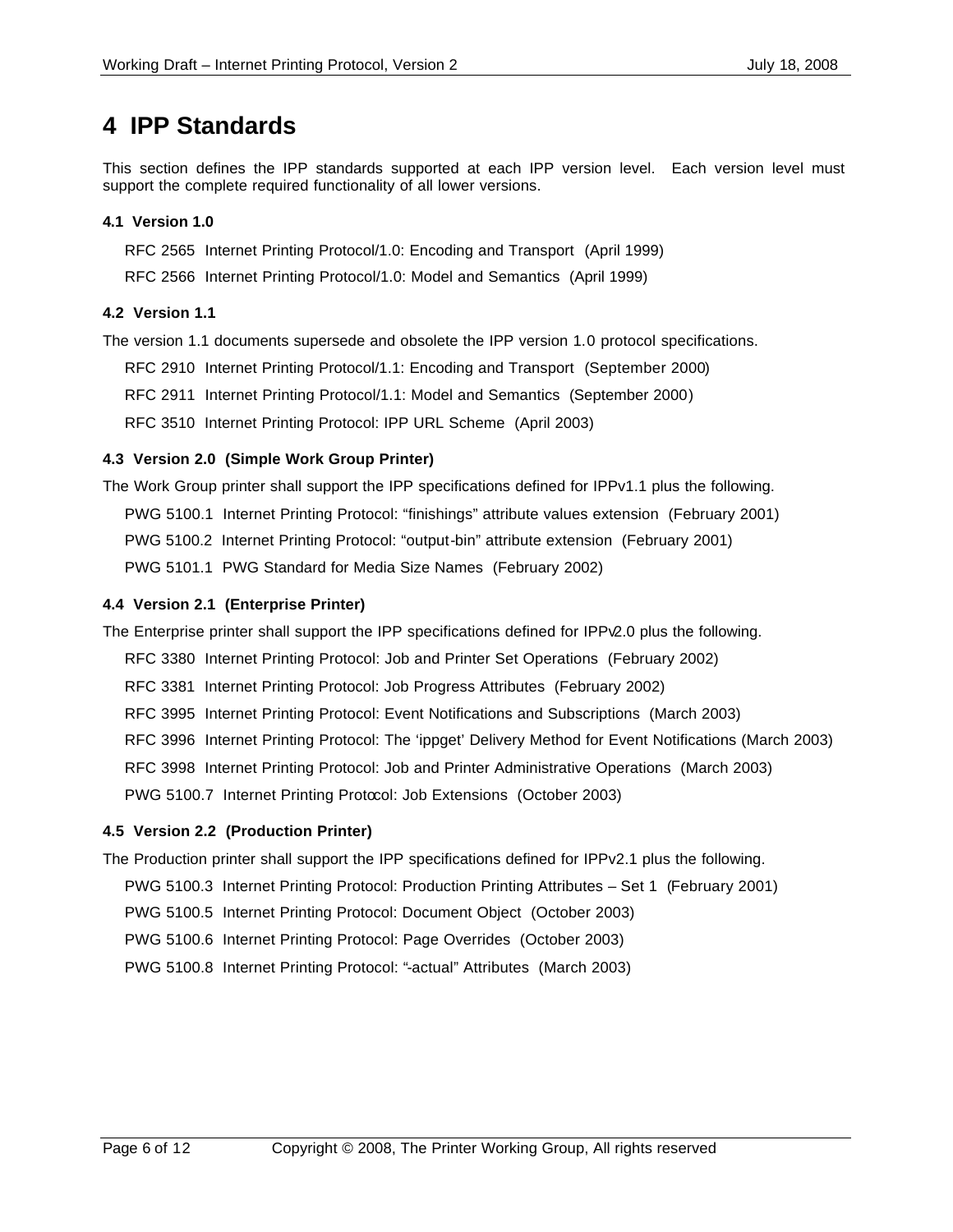## **5 IPP Operations**

IPP version 2.X also defines specific support requirements for the IPP Operations defined in the various IPP specifications. Many IPP Operations are currently defined in their source specifications as optional and, if they were to remain optional, the desired interoperability would not be achieved. This section defines the support requirements for each currently optional IPP Operation based upon the associated group.

## **5.1 Current Required Operations**

The following IPP Operations are specified as required in their respective defining documents. For IPPv2.X implementations, these operations shall also be required if the defining specification is included in the specific 2.X version implemented.

| <b>Code</b> | <b>Operation Name</b>        | <b>Source</b>   |
|-------------|------------------------------|-----------------|
| 0x0002      | Print-Job                    | <b>RFC 2911</b> |
| 0x0004      | Validate-Job                 | <b>RFC 2911</b> |
| 0x0008      | Cancel-Job                   | <b>RFC 2911</b> |
| 0x0009      | Get-Job-Attributes           | <b>RFC 2911</b> |
| 0x000A      | Get-Jobs                     | <b>RFC 2911</b> |
| 0x000B      | Get-Printer-Attributes       | <b>RFC 2911</b> |
| 0x0016      | Create-Printer-Subscriptions | <b>RFC 3995</b> |
| 0x0018      | Get-Subscription-Attributes  | <b>RFC 3995</b> |
| 0x0019      | Get-Subscriptions            | <b>RFC 3995</b> |
| 0x001A      | Renew-Subscription           | <b>RFC 3995</b> |
| 0x001B      | Cancel-Subscription          | <b>RFC 3995</b> |
| 0x001C      | Get-Notifications            | <b>RFC 3996</b> |
| 0x0033      | Cancel-Document              | PWG 5100.5      |
| 0x0034      | Get-Document-Attributes      | PWG 5100.5      |
| 0x0035      | Get-Documents                | PWG 5100.5      |

## **5.2 Version 2.0 Operations (Simple Workgroup Printer)**

The following IPP Operations are included in the defining documents for IPPv2.0. The required support for each IPP Operation in a V2.0 implementation is defined as follows.

| <b>Code</b> | <b>Operation Name</b>  | <b>Source</b>   | <b>Support</b> |
|-------------|------------------------|-----------------|----------------|
| 0x0002      | Print-Job              | <b>RFC 2911</b> | required       |
| 0x0003      | Print-URI              | <b>RFC 2911</b> | optional       |
| 0x0004      | Validate-Job           | <b>RFC 2911</b> | required       |
| 0x0005      | Create-Job             | <b>RFC 2911</b> | optional       |
| 0x0006      | Send-Document          | <b>RFC 2911</b> | optional       |
| 0x0007      | Send-URI               | <b>RFC 2911</b> | optional       |
| 0x0008      | Cancel-Job             | <b>RFC 2911</b> | required       |
| 0x0009      | Get-Job-Attributes     | <b>RFC 2911</b> | required       |
| 0x000A      | Get-Jobs               | <b>RFC 2911</b> | required       |
| 0x000B      | Get-Printer-Attributes | <b>RFC 2911</b> | required       |
| 0x000C      | Hold-Job               | <b>RFC 2911</b> | optional       |
| 0x000D      | Release-Job            | <b>RFC 2911</b> | optional       |
| 0x000E      | Restart-Job            | <b>RFC 2911</b> | optional       |
| 0x0010      | Pause-Printer          | <b>RFC 2911</b> | optional       |
| 0x0011      | Resume-Printer         | <b>RFC 2911</b> | optional       |
| 0x0012      | Purge-Jobs             | <b>RFC 2911</b> | optional       |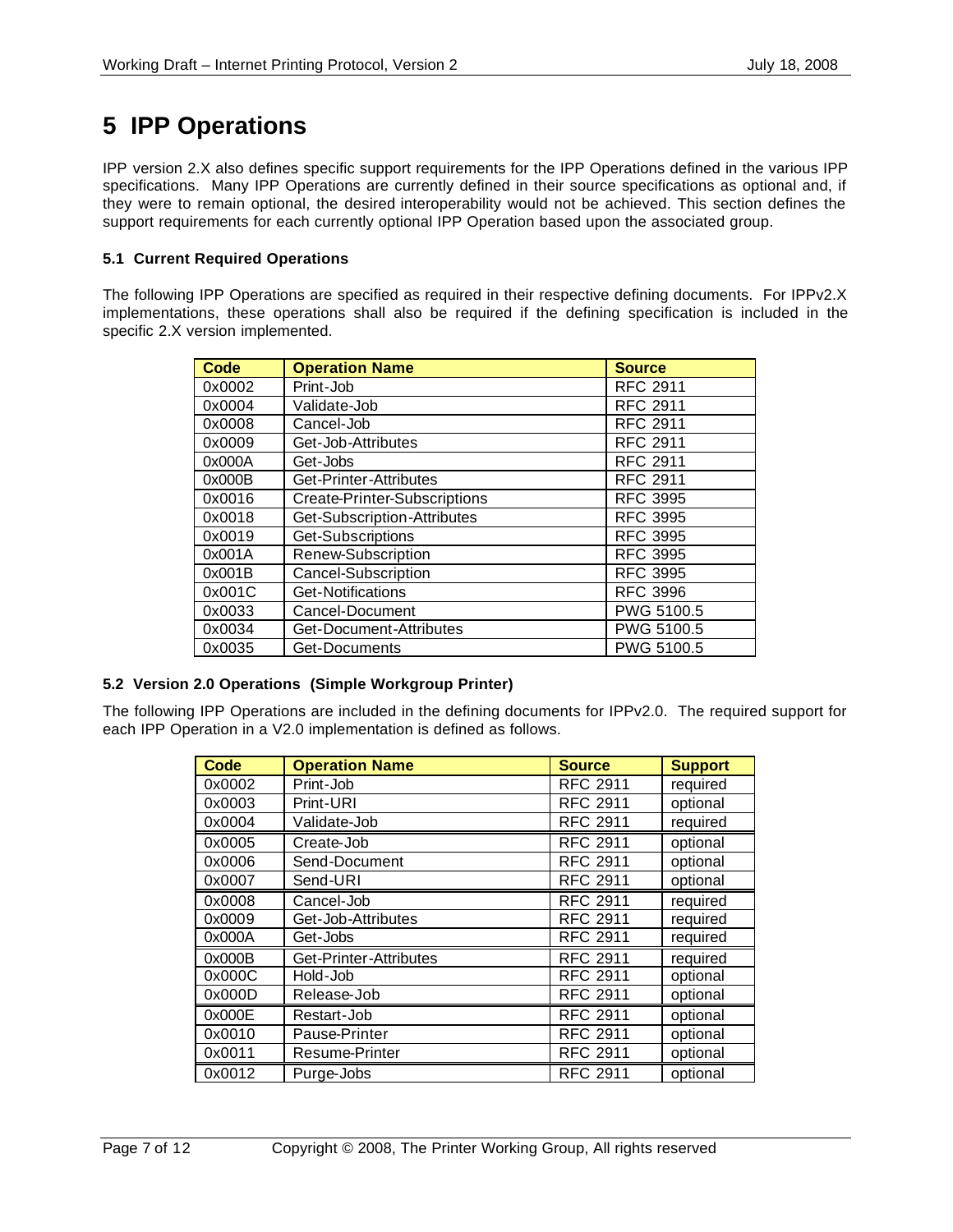## **5.3 Version 2.1 Operations (Enterprise Printer)**

The following IPP Operations are included in the defining documents for IPPv2.1. The required support for each IPP Operation in a V2.1 implementation is defined as follows.

| <b>Code</b> | <b>Operation Name</b>               | <b>Source</b>   | <b>Support</b> |
|-------------|-------------------------------------|-----------------|----------------|
| 0x0002      | Print-Job                           | <b>RFC 2911</b> | required       |
| 0x0003      | Print-URI                           | <b>RFC 2911</b> | optional       |
| 0x0004      | Validate-Job                        | <b>RFC 2911</b> | required       |
| 0x0005      | Create-Job                          | <b>RFC 2911</b> | required       |
| 0x0006      | Send-Document                       | <b>RFC 2911</b> | required       |
| 0x0007      | Send-URI                            | <b>RFC 2911</b> | optional       |
| 0x0008      | Cancel-Job                          | <b>RFC 2911</b> | required       |
| 0x0009      | Get-Job-Attributes                  | <b>RFC 2911</b> | required       |
| 0x000A      | Get-Jobs                            | <b>RFC 2911</b> | required       |
| 0x000B      | Get-Printer-Attributes              | <b>RFC 2911</b> | required       |
| 0x000C      | Hold-Job                            | <b>RFC 2911</b> | required       |
| 0x000D      | Release-Job                         | <b>RFC 2911</b> | required       |
| 0x000E      | Restart-Job                         | <b>RFC 2911</b> | required       |
| 0x0010      | Pause-Printer                       | <b>RFC 2911</b> | required       |
| 0x0011      | Resume-Printer                      | <b>RFC 2911</b> | required       |
| 0x0012      | Purge-Jobs                          | <b>RFC 2911</b> | required       |
| 0x0013      | Set-Printer-Attributes              | <b>RFC 3380</b> | required       |
| 0x0014      | Set-Job-Attributes                  | <b>RFC 3380</b> | required       |
| 0x0015      | Get-Printer-Supported-Values        | <b>RFC 3380</b> | required       |
| 0x0016      | <b>Create-Printer-Subscriptions</b> | <b>RFC 3995</b> | required       |
| 0x0017      | Create-Job-Subscriptions            | <b>RFC 3995</b> | optional       |
| 0x0018      | Get-Subscription-Attributes         | <b>RFC 3995</b> | required       |
| 0x0019      | Get-Subscriptions                   | <b>RFC 3995</b> | required       |
| 0x001A      | Renew-Subscription                  | <b>RFC 3995</b> | required       |
| 0x001B      | Cancel-Subscription                 | <b>RFC 3995</b> | required       |
| 0x001C      | Get-Notifications                   | <b>RFC 3995</b> | required       |
| 0x0022      | Enable-Printer                      | <b>RFC 3998</b> | required       |
| 0x0023      | Disable-Printer                     | <b>RFC 3998</b> | required       |
| 0x0024      | Pause-Printer-After-Current-Job     | <b>RFC 3998</b> | optional       |
| 0x0025      | Hold-New-Jobs                       | <b>RFC 3998</b> | optional       |
| 0x0026      | Release-Held-New-Jobs               | <b>RFC 3998</b> | optional       |
| 0x0027      | Deactivate-Printer                  | <b>RFC 3998</b> | optional       |
| 0x0028      | Activate-Printer                    | <b>RFC 3998</b> | optional       |
| 0x0029      | <b>Restart-Printer</b>              | <b>RFC 3998</b> | optional       |
| 0x002A      | Shutdown-Printer                    | <b>RFC 3998</b> | optional       |
| 0x002B      | Startup-Printer                     | <b>RFC 3998</b> | optional       |
| 0x002C      | Reprocess-Job                       | <b>RFC 3998</b> | optional       |
| 0x002D      | Cancel-Current-Job                  | <b>RFC 3998</b> | optional       |
| 0x002E      | Suspend-Current-Job                 | <b>RFC 3998</b> | optional       |
| 0x002F      | Resume-Job                          | <b>RFC 3998</b> | optional       |
| 0x0030      | Promote-Job                         | <b>RFC 3998</b> | optional       |
| 0x0031      | Schedule-Job-After                  | <b>RFC 3998</b> | optional       |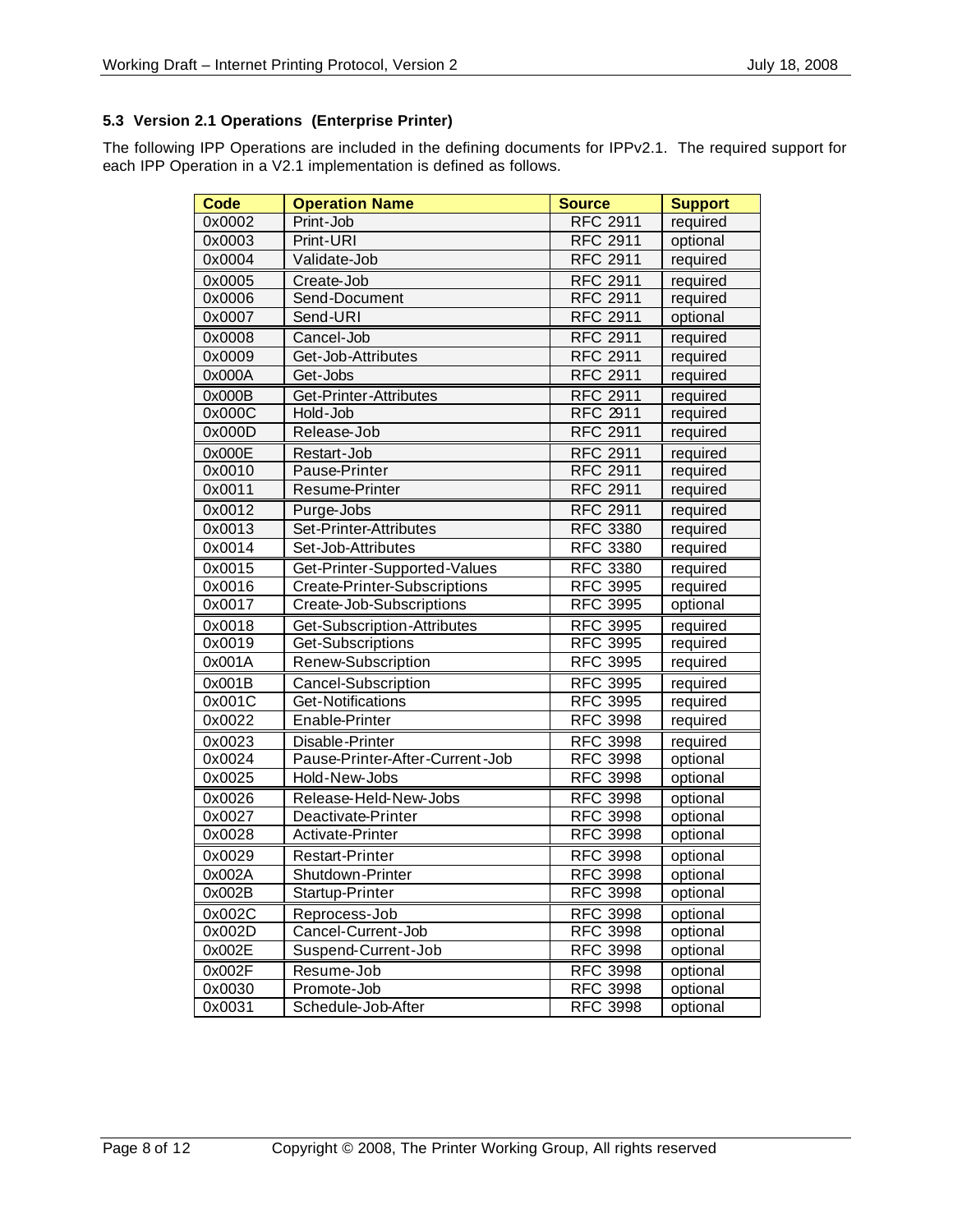## **5.4 Version 2.2 Operations (Production Printer)**

The following IPP Operations are included in the defining documents for IPPv2.2. The required support for each IPP Operation in a V2.2 implementation is defined as follows.

| <b>Code</b> | <b>Operation Name</b>           | <b>Source</b>   | <b>Support</b> |
|-------------|---------------------------------|-----------------|----------------|
| 0x0002      | Print-Job                       | <b>RFC 2911</b> | required       |
| 0x0003      | Print-URI                       | <b>RFC 2911</b> | optional       |
| 0x0004      | Validate-Job                    | <b>RFC 2911</b> | required       |
| 0x0005      | Create-Job                      | <b>RFC 2911</b> | required       |
| 0x0006      | Send-Document                   | <b>RFC 2911</b> | required       |
| 0x0007      | Send-URI                        | <b>RFC 2911</b> | optional       |
| 0x0008      | Cancel-Job                      | <b>RFC 2911</b> | required       |
| 0x0009      | Get-Job-Attributes              | <b>RFC 2911</b> | required       |
| 0x000A      | Get-Jobs                        | <b>RFC 2911</b> | required       |
| 0x000B      | Get-Printer-Attributes          | <b>RFC 2911</b> | required       |
| 0x000C      | Hold-Job                        | <b>RFC 2911</b> | required       |
| 0x000D      | Release-Job                     | <b>RFC 2911</b> | required       |
| 0x000E      | Restart-Job                     | <b>RFC 2911</b> | required       |
| 0x0010      | Pause-Printer                   | <b>RFC 2911</b> | required       |
| 0x0011      | Resume-Printer                  | <b>RFC 2911</b> | required       |
| 0x0012      | Purge-Jobs                      | <b>RFC 2911</b> | required       |
| 0x0013      | Set-Printer-Attributes          | <b>RFC 3380</b> | required       |
| 0x0014      | Set-Job-Attributes              | <b>RFC 3380</b> | required       |
| 0x0015      | Get-Printer-Supported-Values    | <b>RFC 3380</b> | required       |
| 0x0016      | Create-Printer-Subscriptions    | <b>RFC 3995</b> | required       |
| 0x0017      | Create-Job-Subscriptions        | <b>RFC 3995</b> | optional       |
| 0x0018      | Get-Subscription-Attributes     | <b>RFC 3995</b> | required       |
| 0x0019      | Get-Subscriptions               | <b>RFC 3995</b> | required       |
| 0x001A      | Renew-Subscription              | <b>RFC 3995</b> | required       |
| 0x001B      | Cancel-Subscription             | <b>RFC 3995</b> | required       |
| 0x001C      | Get-Notifications               | <b>RFC 3995</b> | required       |
| 0x0022      | Enable-Printer                  | <b>RFC 3998</b> | required       |
| 0x0023      | Disable-Printer                 | <b>RFC 3998</b> | required       |
| 0x0024      | Pause-Printer-After-Current-Job | <b>RFC 3998</b> | required       |
| 0x0025      | Hold-New-Jobs                   | <b>RFC 3998</b> | required       |
| 0x0026      | Release-Held-New-Jobs           | <b>RFC 3998</b> | required       |
| 0x0027      | Deactivate-Printer              | <b>RFC 3998</b> | required       |
| 0x0028      | Activate-Printer                | <b>RFC 3998</b> | required       |
| 0x0029      | <b>Restart-Printer</b>          | <b>RFC 3998</b> | required       |
| 0x002A      | Shutdown-Printer                | <b>RFC 3998</b> | required       |
| 0x002B      | Startup-Printer                 | RFC 3998        | required       |
| 0x002C      | Reprocess-Job                   | <b>RFC 3998</b> | optional       |
| 0x002D      | Cancel-Current-Job              | <b>RFC 3998</b> | required       |
| 0x002E      | Suspend-Current-Job             | <b>RFC 3998</b> | required       |
| 0x002F      | Resume-Job                      | <b>RFC 3998</b> | required       |
| 0x0030      | Promote-Job                     | <b>RFC 3998</b> | required       |
| 0x0031      | Schedule-Job-After              | <b>RFC 3998</b> | required       |
| 0x0033      | Cancel-Document                 | PWG 5100.5      | required       |
| 0x0034      | Get-Document-Attributes         | PWG 5100.5      | required       |
| 0x0035      | Get-Documents                   | PWG 5100.5      | required       |
| 0x0036      | Delete-Document                 | PWG 5100.5      | required       |
| 0x0037      | Set-Document-Attributes         | PWG 5100.5      | required       |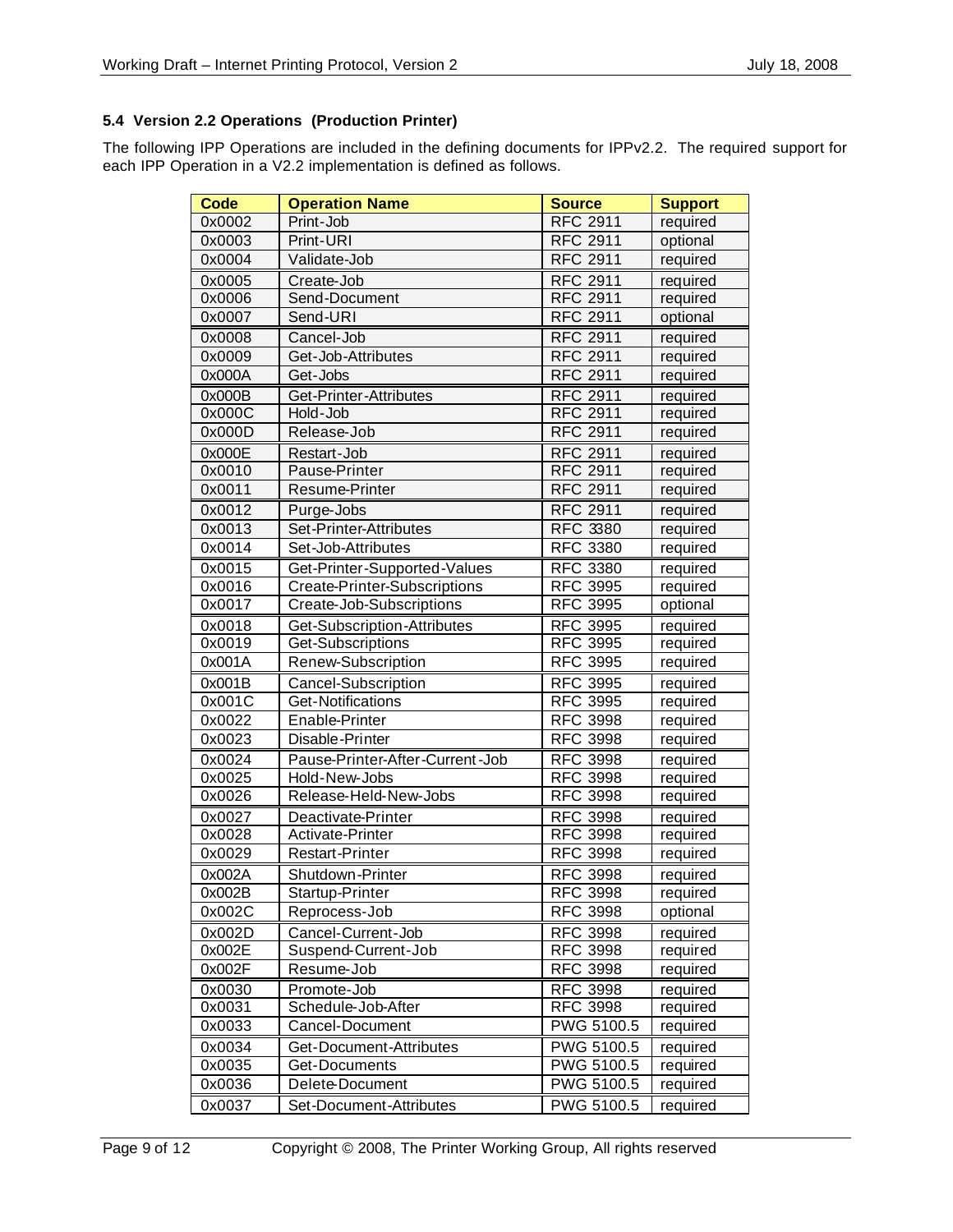## **6 IPPv2.X Protocol Addenda**

The current IPP specification [RFC2911] requires that IPP attributes received, that are not supported or not understood, are to be processed according to the defined procedures, and an appropriate status code returned. It has been reported that many implementations do not conform to this requirement, which can result in problems with the host side communication processes.

To claim compliance with any of the IPPv2 versions, an implementation must correctly process attributes, values, or groups that are not supported per RFC 2911, sections 3.1.7, 3.1.8, 3.2.1.2, 3.3.5.1, 3.3.7.1, 4.1.2.3, and 13.1.2.2.

## **7 Internationalization Considerations**

This document presents no internationalization considerations for IPP implementations beyond those covered in the referenced IPP Specifications.

## **8 Security Considerations**

This document present no additional security considerations for IPP implementations beyond those currently covered in the referenced IPP Specifications.

## **9 References**

## **9.1 Normative References**

## [RFC2119]

Key words for use in RFCs to Indicate Requirement Levels, RFC 2119, Bradner. March 1997.

## [RFC2910]

R. Herriot, S. Butler, P. Moore, R. Tuner, J. Wenn "Internet Printing Protocol/1.1: Encoding and Transport", RFC 2910, September, 2000.

## [RFC2911]

R. deBry, T. Hastings, R. Herriot, S. Isaacson, P. Powell, "Internet Printing Protocol/1.1: Model and Semantics", RFC 2911, September, 2000.

## [RFC3380]

 T. Hastings, R. Herriot, C. Kugler, H. Lewis, "Internet Printing Protocol (IPP): Job and Printer Set Operations", RFC 3380, September 2002.

## [RFC3381]

 T. Hastings, H. Lewis, R. Bergman, "Internet Printing Protocol (IPP): Job Progress Attributes, RFC 3381, September 2002.

## [RFC3382]

R. deBry, R. Herriot, T. Hastings, K. Ocke, P. Zehler, "Internet Printing Protocol (IPP): The 'collection' Attribute Syntax", RFC 2566, September 2002.

### [RFC3510]

R. Herriot, I. McDonald, "Internet Printing Protocol/1.1: IPP URL Scheme", RFC 2910, September, 2000.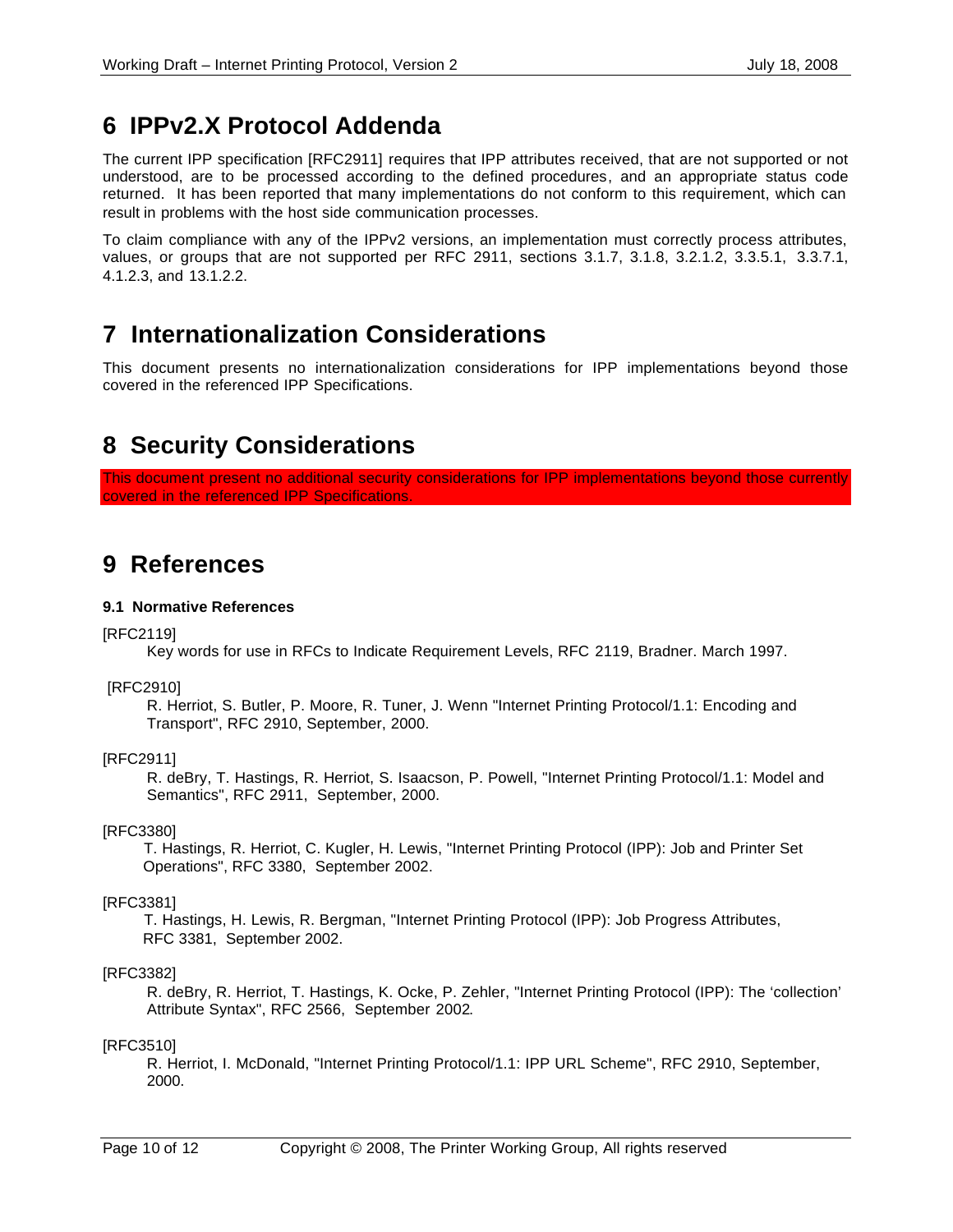### [RFC3995]

R. Herriot, T. Hastings, "Internet Printing Protocol/1.1: IPP Event Notifications and Subscriptions", RFC 3995, March 2005.

#### [RFC3996]

 R. Herriot, T. Hastings, H. Lewis, "Internet Printing Protocol (IPP): The 'ippget' Delivery Method for Event Notifications", RFC 3996, March, 2005.

#### [RFC3998]

 Kugler, Lewis, Hastings. "Internet Printing Protocol (IPP):Job and Printer Administrative Operations", RFC 3998, March, 2005.

### [PWG 5100.1]

PWG Candidate Standard 5100.1-2001, IPP "finishings" attribute values extension, February 2001. Available at: ftp://ftp.pwg.org/pub/pwg/candidates/cs-ippfinishings10-20010205-5100.1.pdf, .doc

#### [PWG 5100.2]

PWG Candidate Standard 5100.2-2001, IPP "output-bin" attribute extension, February 2001. Available at: ftp://ftp.pwg.org/pub/pwg/candidates/cs-ippoutputbin10-20010207-5100.2.pdf, .doc

#### [PWG 5100.3]

PWG Candidate Standard 5100.3-2001, IPP Production Printing Attributes – Set 1, February 2001. Available at: ftp://ftp.pwg.org/pub/pwg/candidates/cs-ippprodprint10-20010212-5100.3.pdf, .doc

### [PWG 5100.5]

PWG Candidate Standard 5100.5, IPP Document Object, October 2003. Available at: ftp://ftp.pwg.org/pub/pwg/candidates/cs-ippdocobject10-20031031-5100.5.pdf, .doc

### [PWG 5100.6]

PWG Candidate Standard 5100.6, IPP Page Overrides, October 2003. Available at: ftp://ftp.pwg.org/pub/pwg/candidates/cs-ipppageoverride10-20031031-5100.6.pdf, .doc

### [PWG 5100.7]

PWG Candidate Standard 5100.7, IPP Job Extensions, October 2003. Available at: ftp://ftp.pwg.org/pub/pwg/candidates/cs-ippjobext10-20031031-5100.7.pdf, .doc

#### [PWG 5100.8]

PWG Candidate Standard 5100.8, IPP "-actual" attributes, March 2003. Available at: ftp://ftp.pwg.org/pub/pwg/candidates/cs-ippactuals10-20030313-5100.8.pdf, .doc

### [PWG 5101.1]

PWG Candidate Standard 5101.1-2002, Media Standardized Names, February 2002. Available at: ftp://ftp.pwg.org/pub/pwg/candidates/cs-pwgmsn10-20020226-5101.1.pdf, .doc

### **9.2 Informative References**

#### [RFC2565]

R. Herriot, S. Butler, P. Moore, R. Turner, "Internet Printing Protocol/1.0: Encoding and Transport", RFC 2565, April, 1999.

#### [RFC2566]

R. deBry, T. Hastings, R. Herriot, S. Isaacson, P. Powell, "Internet Printing Protocol/1.0: Model and Semantics", RFC 2566, April, 1999.

### [RFC2567]

D. Wright, IETF IPP Design Goals, RFC 2567, April 1999.